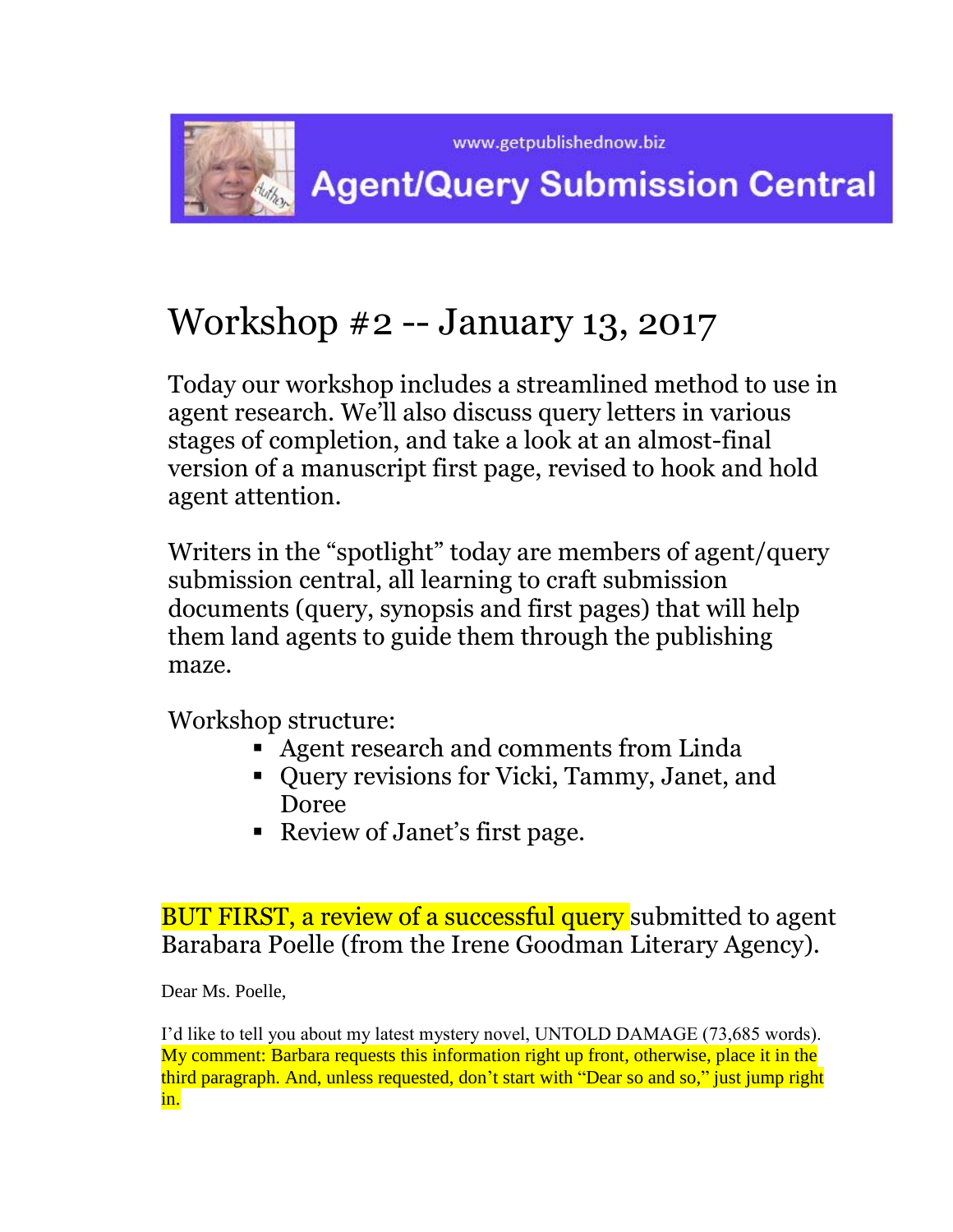Mark Mallen had been a great cop, before he succumbed to the needle. Driven from the narcotics division and run off the force, Mallen's been surviving day-to-day in the gritty world of San Francisco's Tenderloin district. My comment: sets the scene. But just as if it looks like his life will end in addiction, Mallen learns that his best friend from his police days, Eric Russ, has been murdered and Mallen himself named as the prime suspect. The man hidden deep inside the addict is prompted to action, as Mallen sees an opportunity to redeem himself and re-emerge. My comment: It's obvious that this writer is a story teller and understands writing mechanic basics. I want to know more about Mark who seems to be flawed but interesting: a good combination.

However, staying clean turns out to be the least of his problems. As Mallen struggles to find Eric's killer, a couple of enforcers from his undercover days come after his head, along with a growing number of people that seem to want him dead the deeper he dives into the tangled threads of the investigation. When he finally comes close to unraveling it all, he discovers at its center something more dark than anything he could've ever imagined: the murder trail leads directly back to an ugly secret Eric never wanted anyone to know. My comment: Good hook. I love ugly secrets, especially since I probably will come to like this protagonist (Mark), warts and all, and will want him to be successful in his quest to stay out of jail, find the killer of his friend, and deal with the ugly secret, regardless of what it is.)

I am writing to you because I read on AgentQuery.com that you were passionate about mysteries. I am hoping that mine is one you could also feel passionate about. My short fiction has been published in various online literary journals, including Pindeldyboz, Cherry Bleeds, and Word Riot. I am also a produced screenwriter with another script currently under option. My comment: although the production companies are not mentioned, this is OK in this instance since it<sup>'</sup> proves he can tell a story.

Thank you for your time.

*FROM MOLLI: What makes this query so effective?* 

*What is the story core?* 

*Who is the story about? Mark*

*What does he want? Sobriety, redemption, solve killer of friend*

*Why? Stay out of jail.* 

*What stands in the way? Drugs, addiction, fellow cops, ugly secret*

*What is the terrible "or else?" jail, death, addiction, failure.*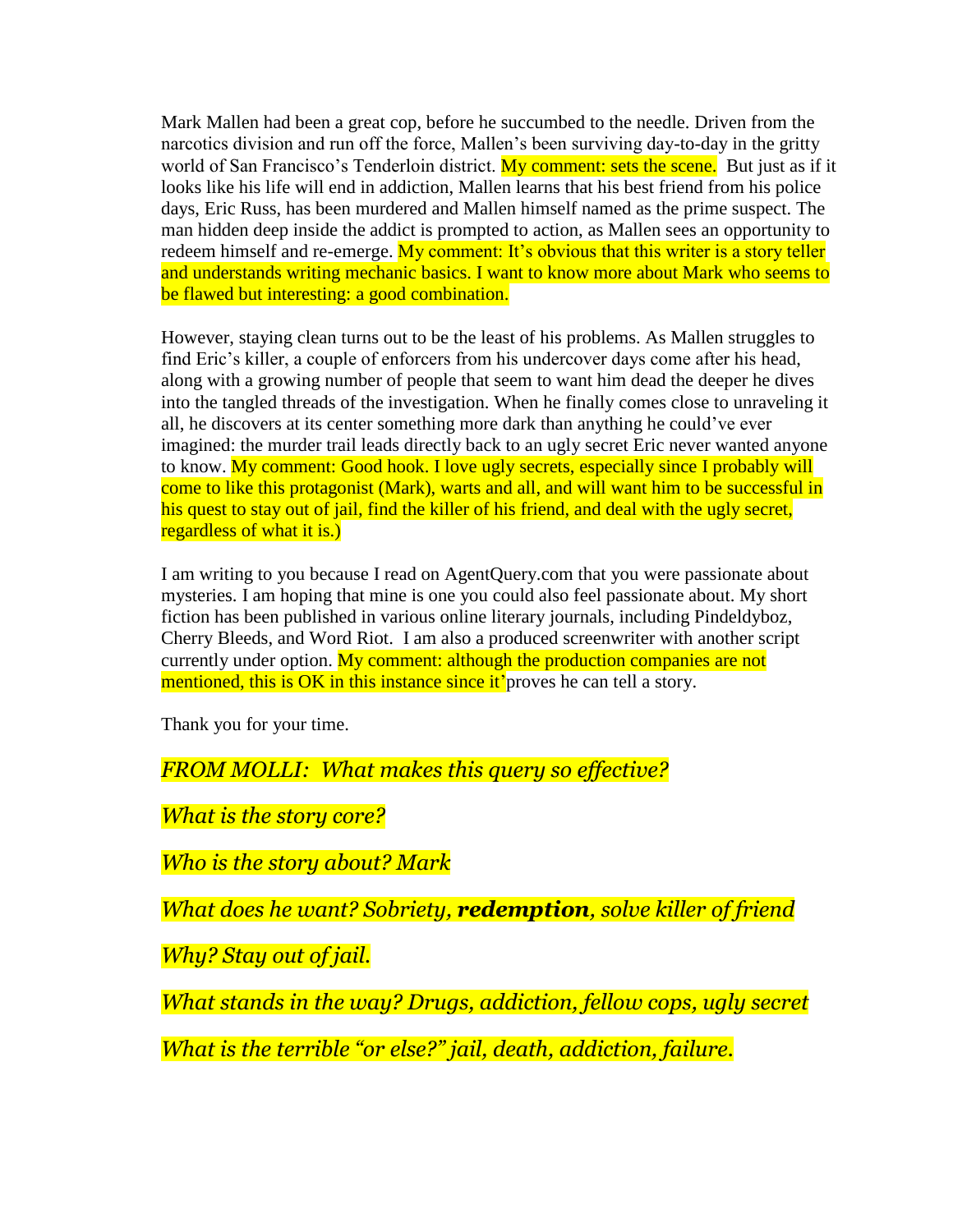# **ABOUT AGENTS~**

Why are agents so important? Eyes for publishers. Sell your work so you can continue writing. Final editor. Judge your work.

Why are agents important to publishers? Weed out the crud. Dragons at the gate.

Why are agents important to you? What do they want from you? They represent you. Your voice to the publishers. Judge. Gatekeepers to publishing paradise (thanks James).

Old reliables for agent research:

<http://agentquery.com/>

Simple to use system that enables you to search for agents who seek projects in your fiction or non-fiction genre. Information given on the query and submission process is outdated and written for snail mail instead of email. Unclear about how often information is updated.

<https://querytracker.net/>

Offers videos to guide you through their process for searching and tracking your query submissions. System can filter according to your genre. May not be updated frequently. Information given about the query is outdated and written for snail mail instead of email.

Quicker, more efficient, and totally up-to-date process~

Instead of digging through querytracker or agentquery, go directly to agents listed as participants in writers' conferences sponsored by Writers' Digest.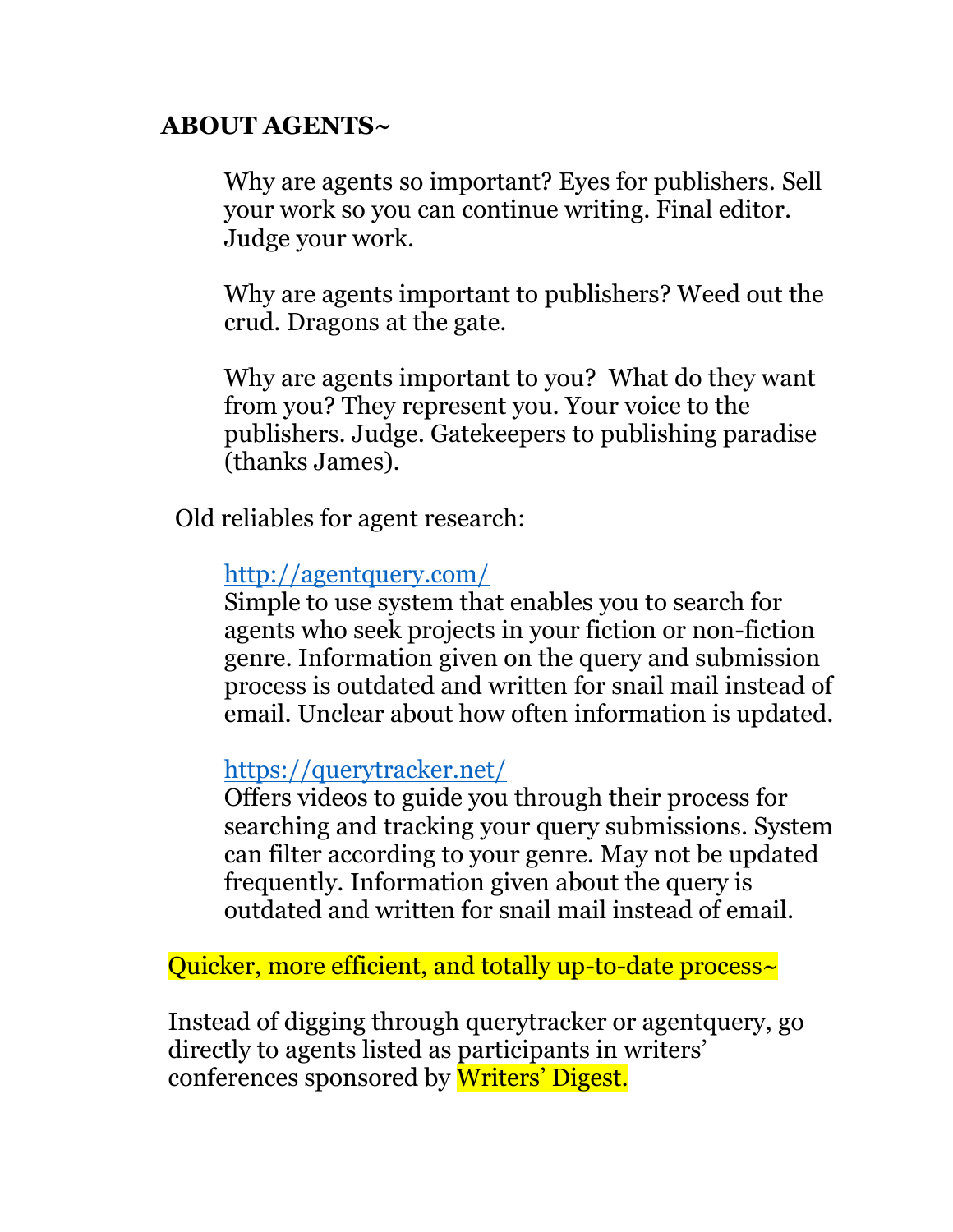# Recent and upcoming conferences.

- Oct. 28–30, 2016: [Writer's Digest Novel Writing Conference](http://novel.writersdigestconference.com/) (Los Angeles, CA)
- Nov. 19, 2016: [Las Vegas Writing Workshop](http://lasvegaswritingworkshop.com/) (Las Vegas, NV)
- Feb. 11, 2017: [Writers Conference of Minnesota](https://minnesotawritingworkshop.com/) (St. Paul, MN) published in CC
- Feb. 16–19, 2017: [San Francisco Writers Conference](https://sfwriters.org/) (San Francisco, CA)
- Feb. 25, 2017: [Atlanta Writing Workshop](https://atlantawritingworkshop.com/) (Atlanta, GA)
- Feb. 26–March 3, 2017: [Writers Winter Escape Cruise](http://www.theseymouragency.com/2017-Winter-Escape.html) (conference/cruise departing Miami)
- March 25, 2017: [Michigan Writers Conference](https://michiganwritingworkshop.com/) (Detroit, MI)
- **April 8, 2017: [Philadelphia Writing Workshop](https://philadelphiawritingworkshop.com/) (Philadelphia, PA) published in CC**
- May 6, 2017: [Seattle Writers Conference](https://theseattlewritingworkshop.com/) (Seattle, WA)
- **July 22, 2017: [Tennessee Writers Workshop](https://tennesseewritingworkshop.com/) (Nashville, TN) published in CC**
- Aug. 18–20, 2017: [Writer's Digest Conference](http://www.writersdigestconference.com/) (New York, NY)

# For example, here's an agent attending the Atlanta Writers' conference. <https://atlantawritingworkshop.com/>

**Elizabeth Copps** is a literary agent with Maria Carvainis Agency, Inc., and she is actively building her client list. She is seeking: In fiction, action/adventure, children's, commercial, family saga, historical, horror, humor, LGBTQ, literary, middle grade, mystery, thriller, women's fiction, and young adult. In nonfiction, she seeks humor, pop culture, and travel. [Learn more about Elizabeth here.](https://atlantawritingworkshop.com/2016/10/10/get-to-know-an-agent-in-attendance-elizabeth-copps-of-maria-carvainis-agency/)

# Read her extended bio and then, if you'd like to submit your work to her, go to

# <http://www.mariacarvainisagency.com/>

(Site is basic/no frills. Specific agent info is readily available on the conference website.)

Click on "Submissions" where you'll find the email address for submissions. I'm not putting this here so you will go through the process to learn more about clicking and following links.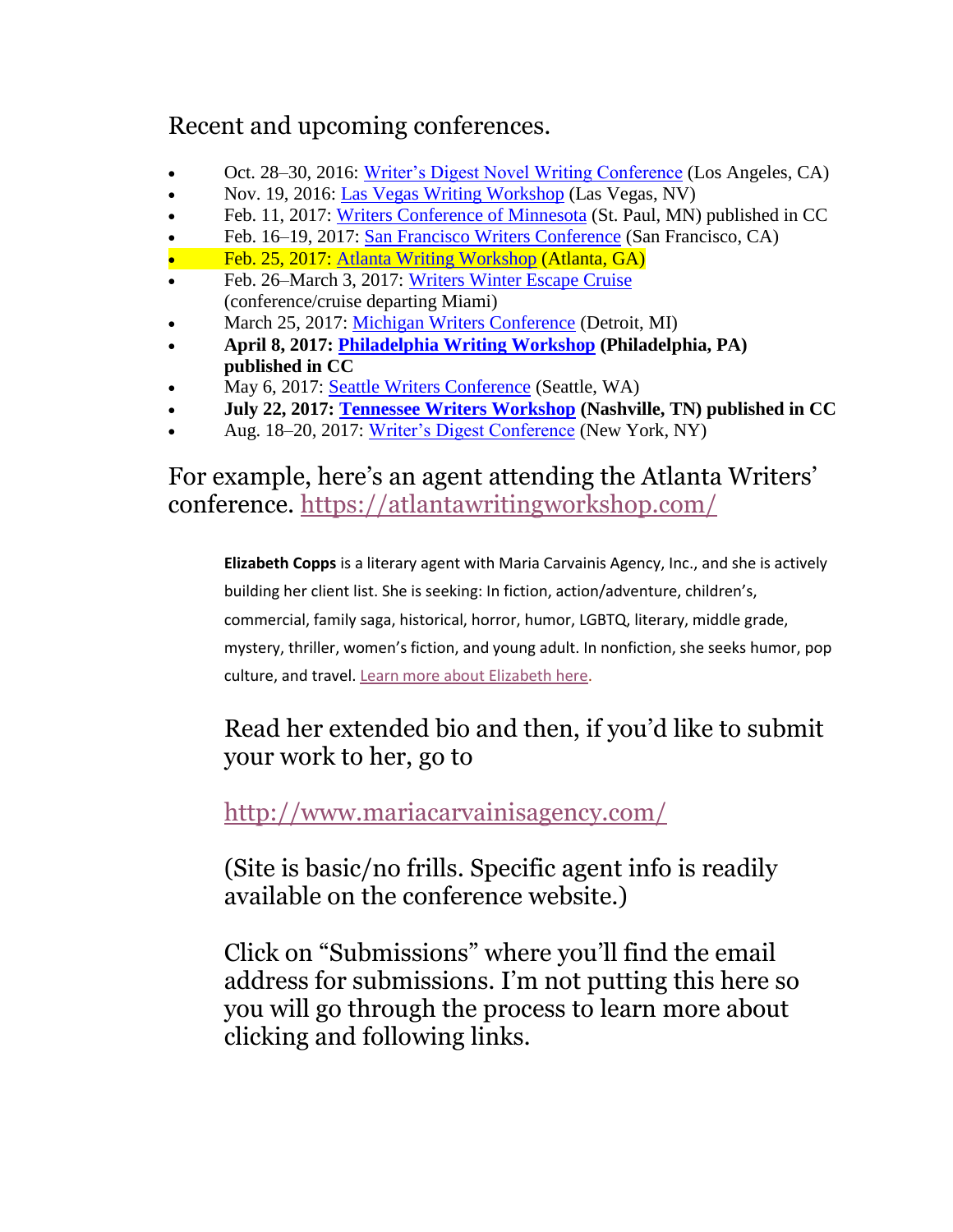BACK TO RESEARCH, From Linda (who writes historical fiction)~ She comments: In general, I looked at the agent's comments, agency webpage, and her submission requirements.

#### Elizabeth Copps at Carvanis Agency

I researched this agent, also mentioned on the Atlanta Workshop site. I went to her profile at the agency site, repeating the process I'd used above. She gave a thorough explanation of what kind of writing she liked, and I think we might be compatible. I'll keep her on my list.

## DO NOT SUBMIT TO TWO AGENTS AT SAME AGENCY AT THE SAME TIME.

#### Tamar Rydinski at Laura Dail Agency

While traveling through the Carvanis Agency website, I noticed a link to a Writer's Digest article written by Chuck Sambucino who maintains a Guide to Literary Agents . He will be a presenter at the Atlanta Writer's Workshop. He had an article, "Seven Agents Looking for Women's fiction." I looked at the list and researched the agents following the procedure above. I really liked Ms. Rydinski's comments on her agency profile, and I think she is a definite pick for my first attempt to get an agent. She doesn't look for particular genres, just a well-written novel with a terrific query letter.

DO NOT FEAR REJECTION. Reframe it as non-acceptance. It is not personal. It's all about business. You are either a good fit, or you're not. PERIOD.

**Any questions or comments** about agents before we move on to query revisions, which is an ongoing and vital aspect of learning how to write effective submission documents that get you what you want: agent, book contract, and shelf space at Barnes and Noble.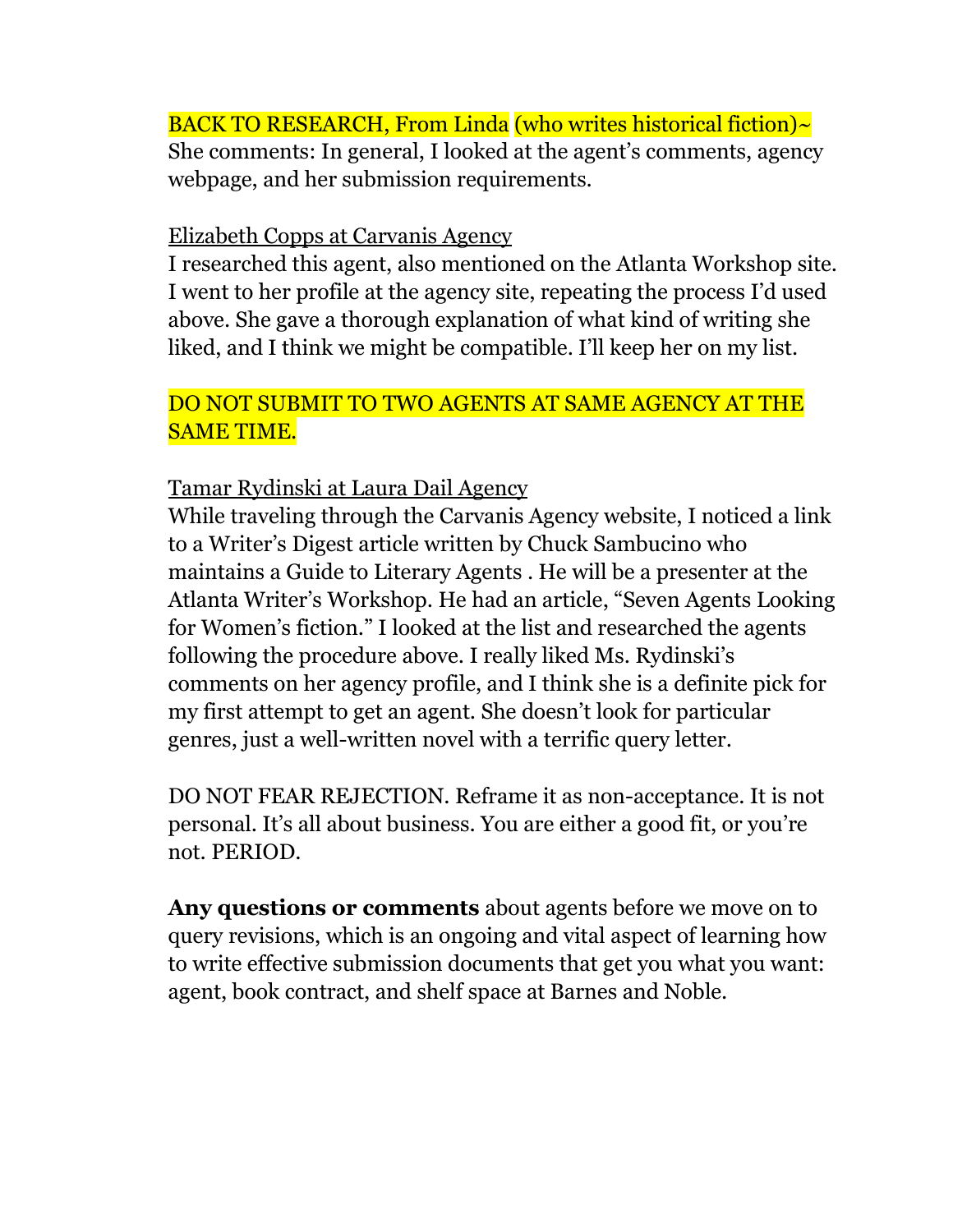## **We'll begin today with revisions of Vicki's query 2nd paragraph.**

#### **It's ready for tweaks. THAT'S GOOD NEWS VICKI!!!**

"Crooked"

Who is the story about: Sadie What does she want and why: Sadie wants to be a normal teenager. What stands in her way: Lack of self-esteem What is the terrible or else: Suicide

Query:

Born with cerebral palsy, Sadie hides. Taunted by her peers, they laugh at the "cripple geek" whenever she wobbles by. Until Finn, a British exchange student, look's beyond her shyness. With Finn, Sadie finds laughter, learns to cheat at poker, and harmonizes on her original songs. When the school year ends Finn returns home. He vows to visit, but Sadie's convinced she'll never see him again. Sent to her grandmother's Catskill Mountain house for the summer, Sadie decides the isolated setting is the perfect refuge to end her life. But, in the forest, as at school, Sadie senses someone watches.

After swallowing a handful of pills, Sadie wakes, dazed from her failed suicide. More unnerving, an unseen entity plays Beatle songs on her iPod, and sends strange sparks to her computer, but Sadie believes it's her own paranoia seducing her to insanity. Soon she comes face to face with her stalker, Devilia, a suspicious hand-sized fairy. Like Sadie, Devilia struggles to fit into a world where she doesn't belong. A curious friendship evolves, and before school starts Sadie agrees to allow Devilia to live with her in the city. Although Devilia promises not to leave Sadie's room, she disobeys. On a field trip to the Natural History Museum Devilia lures hundreds of butterflies to land on Sadie, lifting her long skirt to reveal her disability. The event becomes a viral sensation. Humiliated beyond despair, Sadie feels even more of a freak. But Finn thinks it's cool, and confesses how much he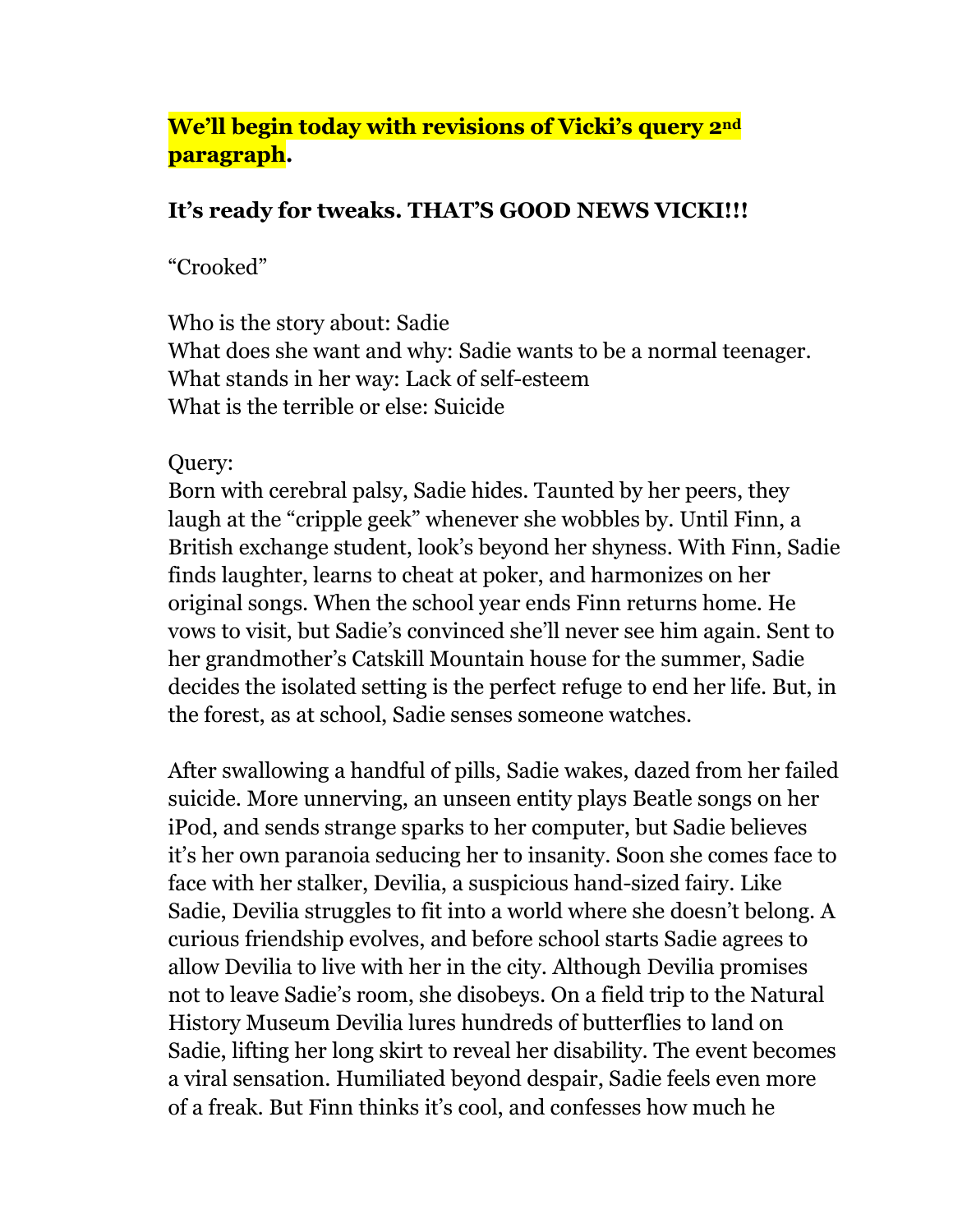wished he'd been there for her. He reveals that he's helping a mate sell "merchandise" so he can make money to visit her. Intuition tells Sadie Finn is not telling the whole story. She begs him to stop. He responds "no worries." Sadie convinces Devilia to go help Finn ASAP, the Internet being quickest way to reach him. Electronics don't mesh with Devilia and a computer is the biggest monster of them all. Terrified the cyberworld might kill her she agrees anyway, and conjures powerful fairy magic to email herself to Finn. Sadie waits and waits, but hears nothing from Devilia, or Finn whom she messages endlessly. Finn is gone. Devilia is gone. And without them in her life, Sadie wants to be gone as well.

My YA novel, "Crooked" is complete at 75,000 words. I'm a member of SCBWI, attend writers' conferences and workshops, and have participated with a writer's group since 2004, including writing partners.

I appreciate your time and interest.

## *Time for nitpicking. This is almost completed. Good work!*

Born with cerebral palsy, *Sadie hides behind long skirts .* Skirts tie in with butterfly issue mentioned later in the query. Taunted by her peers, they laugh at the "cripple geek" whenever she wobbles by. Do they taunt or snicker? Until Finn, a British exchange student, look's beyond her shyness. With Finn, Sadie finds laughter, learns to cheat at poker, and harmonizes on her original songs. When the school year ends Finn returns home. He vows to visit, but Sadie's convinced she'll never see him again. Sent to her grandmother's Catskill Mountain house for the summer, Sadie decides the isolated setting is the perfect refuge to end her life. But, in the forest, as at school, Sadie senses someone watches. This first paragraph works.

After swallowing a handful of pills, Sadie wakes, dazed from her failed suicide. Delete: More unnerving, An unseen entity plays Beatle songs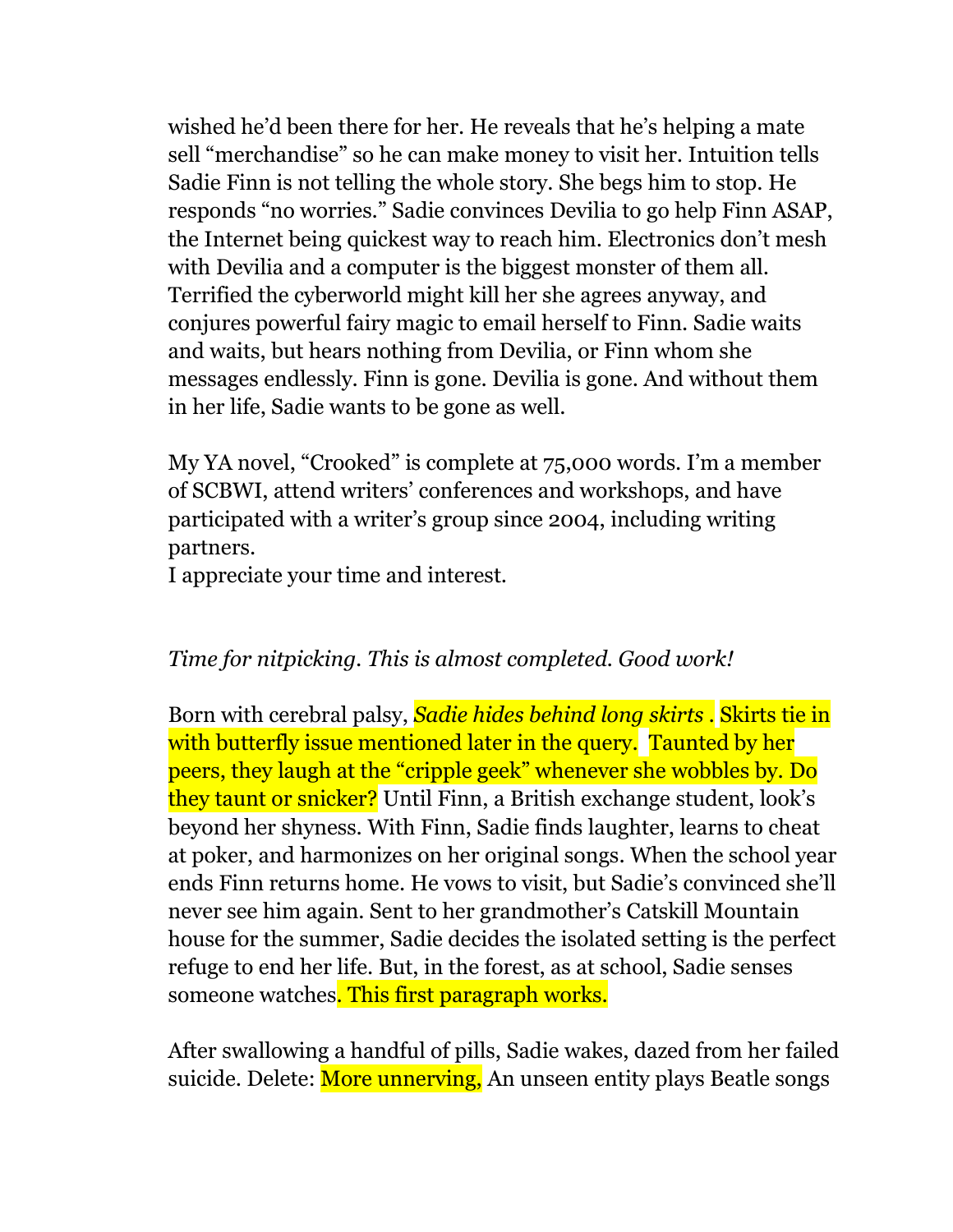on her iPod, and sends strange sparks to her computer. *At first/*but Sadie believes it's her own paranoia seducing her to insanity, *until* 

*(Note: sentence about paranoia is not necessary. You can move from sparks to her computer right into meeting Devilia, a curious, handsized fairy.*

Soon she comes face to face with her watcher/stalker, Devilia, a suspicious/curious hand-sized fairy. Like Sadie, Devilia struggles to fit into a world where she doesn't belong. BEING A LONE FAIRY IN A HUMAN WORLD. Would like a bit more info here. One more sentence about how this is shown rather than just told A curious why is it curious? TENUOUS friendship evolves, and before school starts Sadie agrees to allow Devilia to live with her in the city *once school begins.* Although Devilia promises not to leave Sadie's room, she disobeys. On a field trip to the Natural History Museum Devilia lures hundreds of butterflies to land on Sadie, lifting her long skirt to reveal *her twisted legs.* disability. The event becomes a viral sensation. Humiliated beyond despair, Sadie feels even more *like/of* a freak. Be clear that he is emailing or texting her. But Finn IM's "YOU'RE COOL. WISH I'D BEEN THERE." thinks it's cool, and confesses how much he wished he'd been there for her. He reveals that he's helping a mate sell "merchandise" so he can buy a plane ticket/make money to visit her. Intuition tells Sadie that Finn is not telling/*revealing* the whole story. She **begs** him to stop. He responds "no worries." Sadie begs/convinces Devilia to go to *DISSUADE help/how??? (use her magic to influence him?)* Finn ASAP*,*

#### *the Internet being quickest way to reach him.* Not necessary to say this.

Electronics don't mesh with Devilia and a computer is the biggest monster of them all. Terrified the cyberworld might kill her she agrees anyway, and conjures powerful fairy magic to email herself to Finn. *The computer monster, and electronics in general, aren't incompatible with Devilia's energy. Although terrified she'll die in*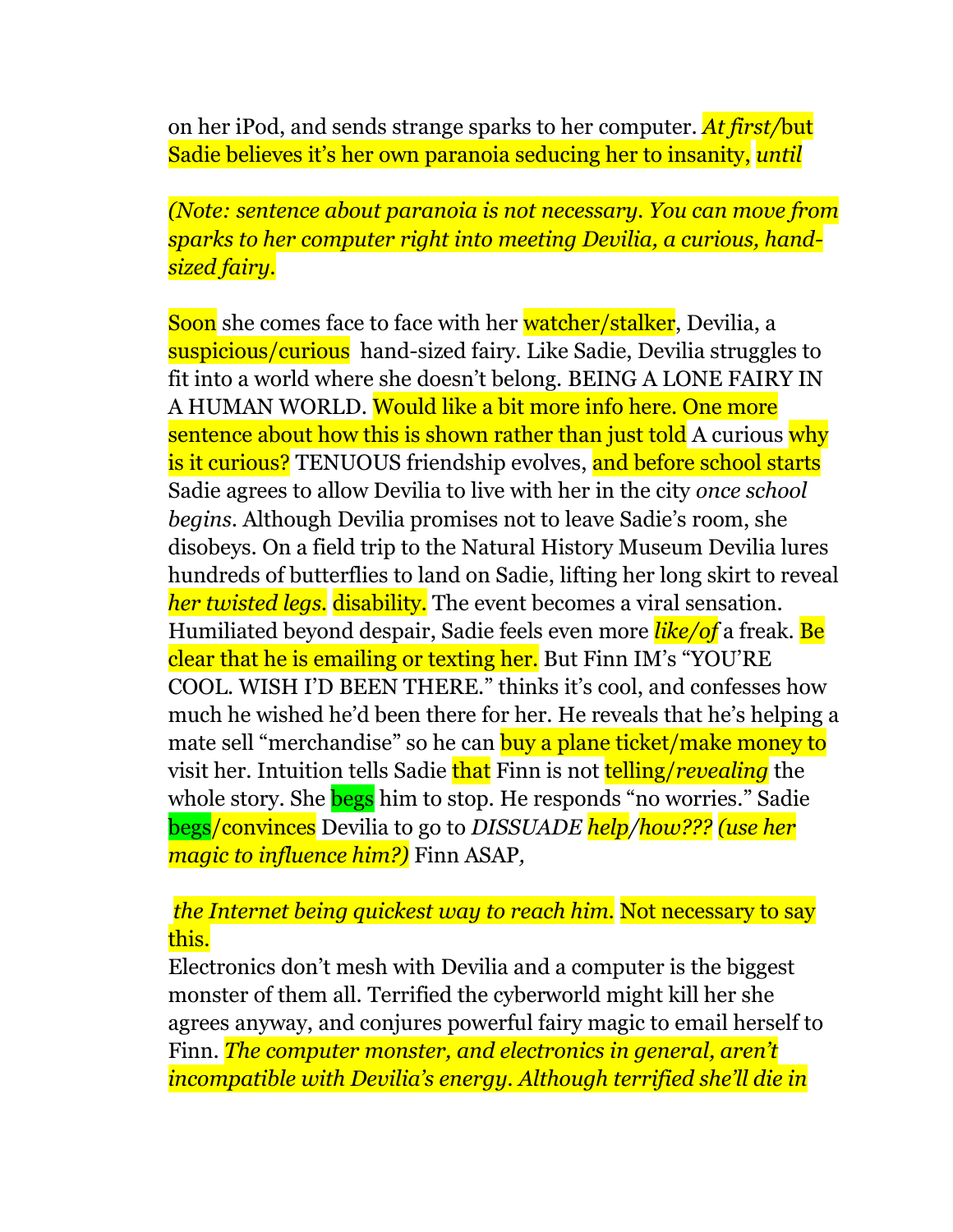*cyberworld, Devilia conjures powerful fairy magic and emails herself to Finn.*

Sadie waits and waits, but hears nothing from Devilia, or Finn whom she messages endlessly. Finn is gone. Devilia is gone. And without them in her life, Sadie wants to be gone as well

My YA novel, "Crooked" is complete at 75,000 words. I'm a member of SCBWI, attend writers' conferences and workshops, and have participated with a writer's group since 2004, including writing partners.

I appreciate your time and interest.

From Tammy – Query first Draft

Who is my main character? Dr. Olivia Greyson

What does she want? She wants to heal emotionally from her past trauma.

Why does she want it? So that she can return to her former profession with confidence.

What stands in her way? Her ability to forgive herself for losing control of a situation and becoming the victim

What is the terrible or else that might occur if she doesn't get what she wants? If she doesn't face the past and let go of her fears she will never recover the confidence she needs to fully trust her own instincts.

Tammy wrote:

Dr. Olivia Greyson is a successful Psychology Professor at Georgetown and a celebrated author of True Crime. Her two year hiatus from criminal profiling is disrupted when her former mentor, Sergio Frost, calls to invite her back into the world of murder and mayhem. Her eagerness to accept his offer is tempered by anxiety manifested by her impetuous behavior two years prior. Olivia's near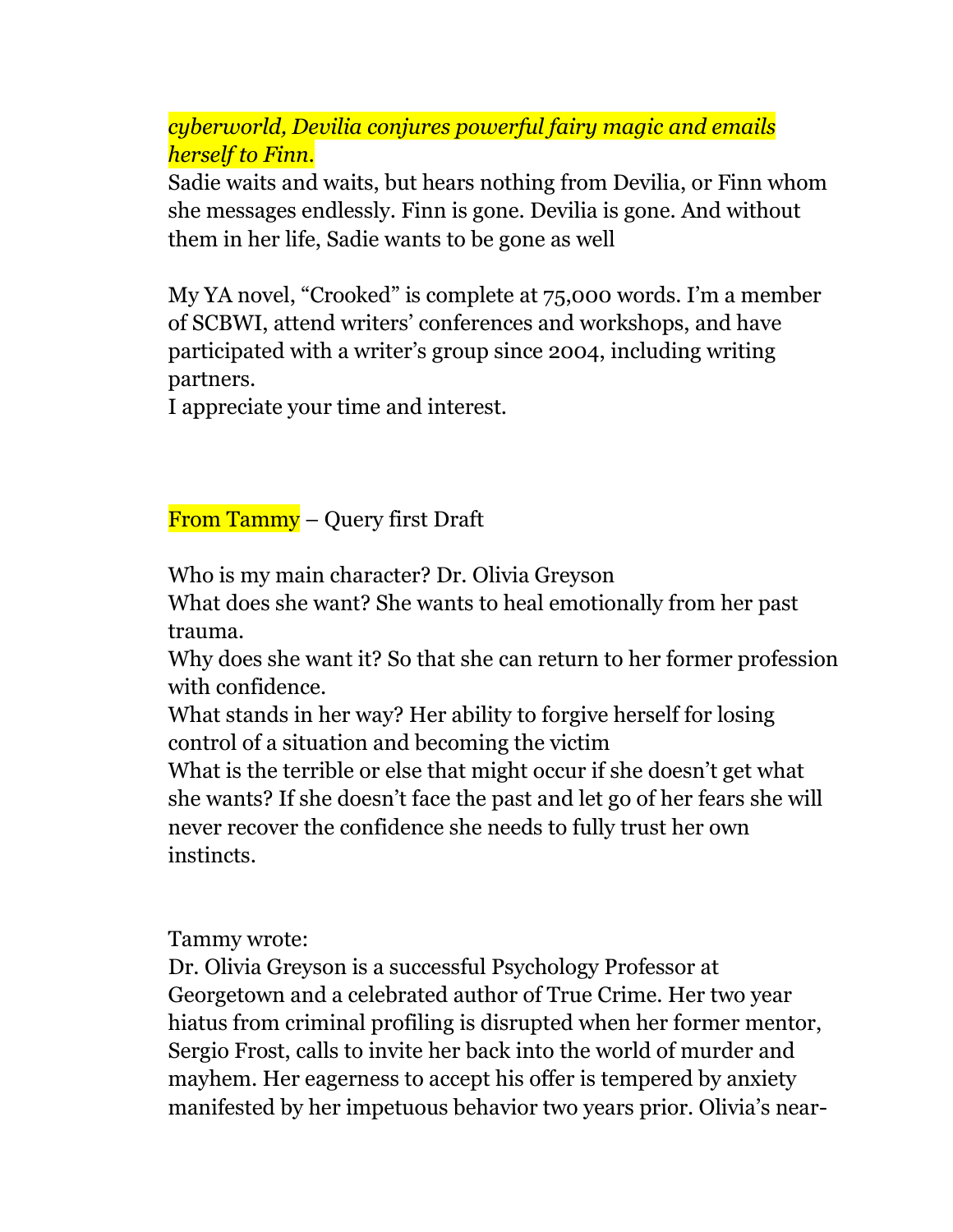fatal experience at the hands of a psychotic serial killer has forced her into submission and rendered her emotionally compromised. The lack of trust in her own judgment has kept her isolated from the world of crime fighting. Will her past dictate whether Olivia is ready to accept this life-changing opportunity? Or will the temptation to return prove too powerful to decline?

When Olivia is informed that quotes from various Shakespeare plays are found clutched in the hands of three murder victims, spanning a decade, she agrees to set aside her fear and return to the job she once loved. With the assistance of a complicated computer program designed to analyze literary clues and a newly compiled team of diverse agents, Olivia races to Florida to join the hunt for the elusive Shakespeare Killer. As the investigation progresses Olivia is forced to relive her own nightmare vicariously through the gruesome murders she's been called to solve. As the killer moves closer to her team Olivia must cope with dissention from the lead detective on the case which accelerates her struggle to reclaim confidence in her ability to profile. Will Olivia persevere and work through her past failures in time to save one of her own? Or will the curtain fall on Shakespeare's next heinous act?

The Shakespeare Murders is a word crime thriller/mystery. My background is in scientific research. I've co-authored several peerreviewed articles however this is my first attempt at writing fiction. I plan to attend the 2017 Killer Nashville conference and enter this work in the competition for the 2017 Claymore award. I am also an active member of a writer's critique group. Thank you for your consideration Tammy Desjarlais

#### **My comments:**

Great first draft Tammy. You've got a handle on the structure. Revision will help you hone in more on the threat, give your reader a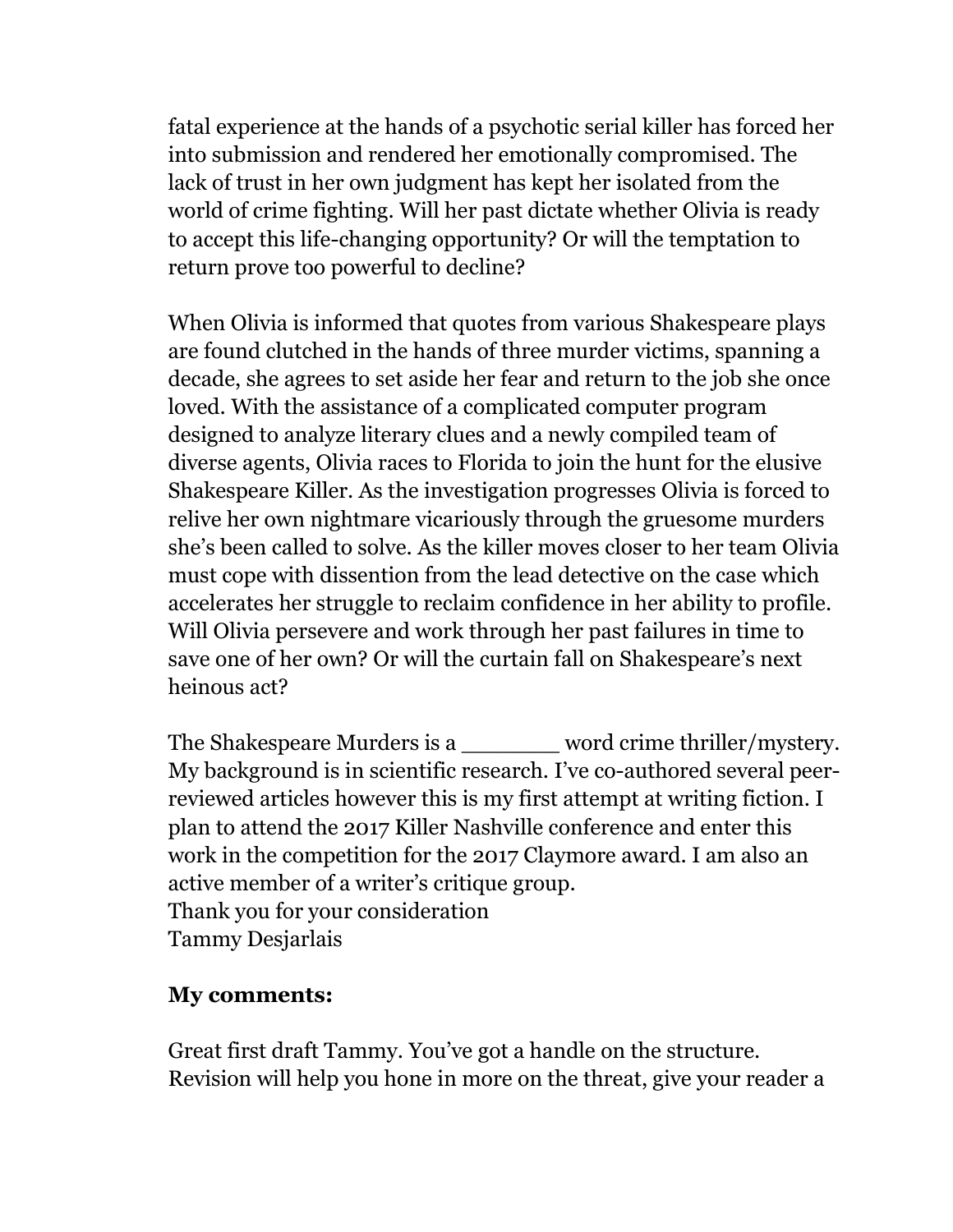reason to care about Olivia, and focus more tightly on the rush to find the killer.

**From group:** So, what is this story about? And what's the terrible or else?

**Who** is my main character? Dr. Olivia Greyson

**What** does she want? She wants to heal from her past emotional trauma. How does this impact her?

**Why** does she want it? So that she can return to her former profession. Is that enough?

**What stands in her way**? Her ability to forgive herself for losing control of a situation and becoming the victim. *Not clear about this. Why does she blame herself. And is this a complicated way of saying that "a clever murderer" is what stands in her way? SHE PUT HER TEAM IN JEOPARDY.* 

**What is the terrible or else** that might occur if she doesn't get what she wants? If she doesn't face the past and let go of her fears she will never recover the confidence she needs to fully trust her own instincts. *Is this the terrible or else, or is she at peril? If she fails to get over herself, or find the killer quickly, will she become the next victim? STAY WITH TEACHING OR GO BACK TO THE FBI OR NEVER DO THIS AGAIN. WANTS TO GET INTO THE FIELD. INABILITY TO EVER DO THIS AGAIN VS HER FAILURE IN THE FIELD IN THE PAST.* 

Tammy wrote:

Dr. Olivia Greyson is a successful Psychology Professor at Georgetown and a celebrated author of "True Crime." Her two year hiatus from **criminal profiling** is disrupted when her former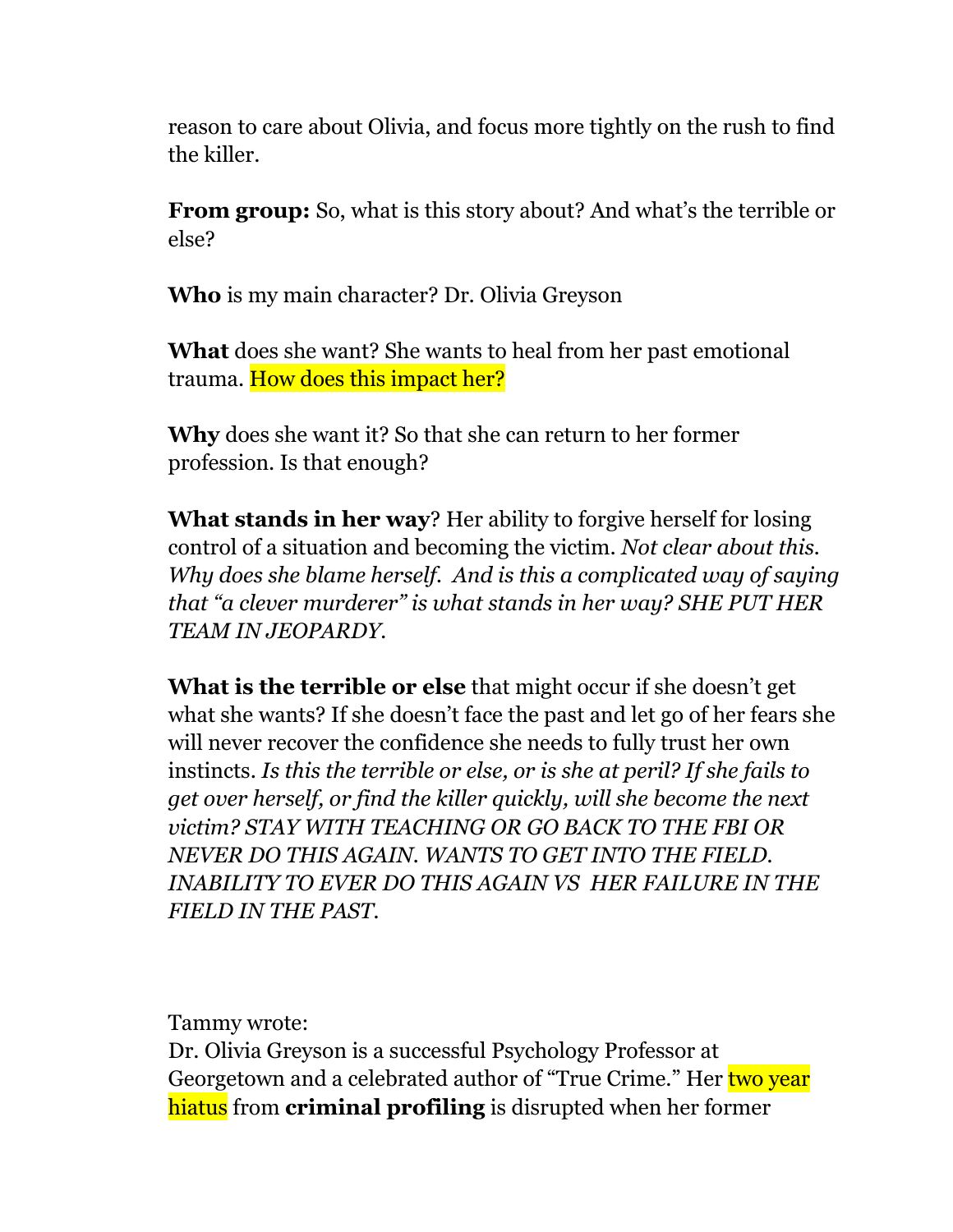mentor, Sergio Frost, calls to invite her back into the world of murder and mayhem. Her eagerness to accept his offer is tempered by **anxiety** manifested by her impetuous behavior two years prior. Olivia's **nearfatal experience at the hands of a psychotic serial killer** has forced her into submission and rendered her emotionally compromised. The **lack of trust in her own judgment** has kept her isolated from the world of crime fighting. Will her past dictate whether Olivia is ready to accept this life-changing opportunity*? Or will the temptation to return prove too powerful to decline? Do you mean will she jump back into the biz before she's ready? Why does this matter?*

*FIRST PARAGRAPH NEEDS TO SHOW THE STORY CORE AND SAY IT AND LEAD THE AGENT TO THE NEXT PARAGRAPH.* 

When Olivia is informed that quotes from various Shakespeare plays have been are found clutched in the hands of three murder victims, spanning a decade, she agrees to set aside her fear and return to the job she once loved. Good sentence. Explains her return. But, would be more effective if it were two more powerful sentences, like: *Don't say what is obvious. Of course she has been informed. Jump right into the murders. The murders have occurred over the past ten years. Each victim is found clutching a Shakespeare play.*

With the assistance of a complicated computer program designed to analyze literary clues and a newly compiled team of diverse agents, Olivia races to Florida to join the hunt for the elusive Shakespeare Killer. As the investigation progresses Olivia is forced to relive her own nightmare vicariously through the gruesome murders she's been called to solve. SHOW IT. WHAT HAPPENS. As the killer moves closer to her team Olivia must cope with dissention from the lead detective on the case which accelerates her struggle to reclaim confidence in her ability to profile. Unclear about this. *What does the lead detective do and how does this impact her?* Will Olivia persevere and work through her past failures in time to save one of her own? Or will the curtain fall on Shakespeare's next heinous act?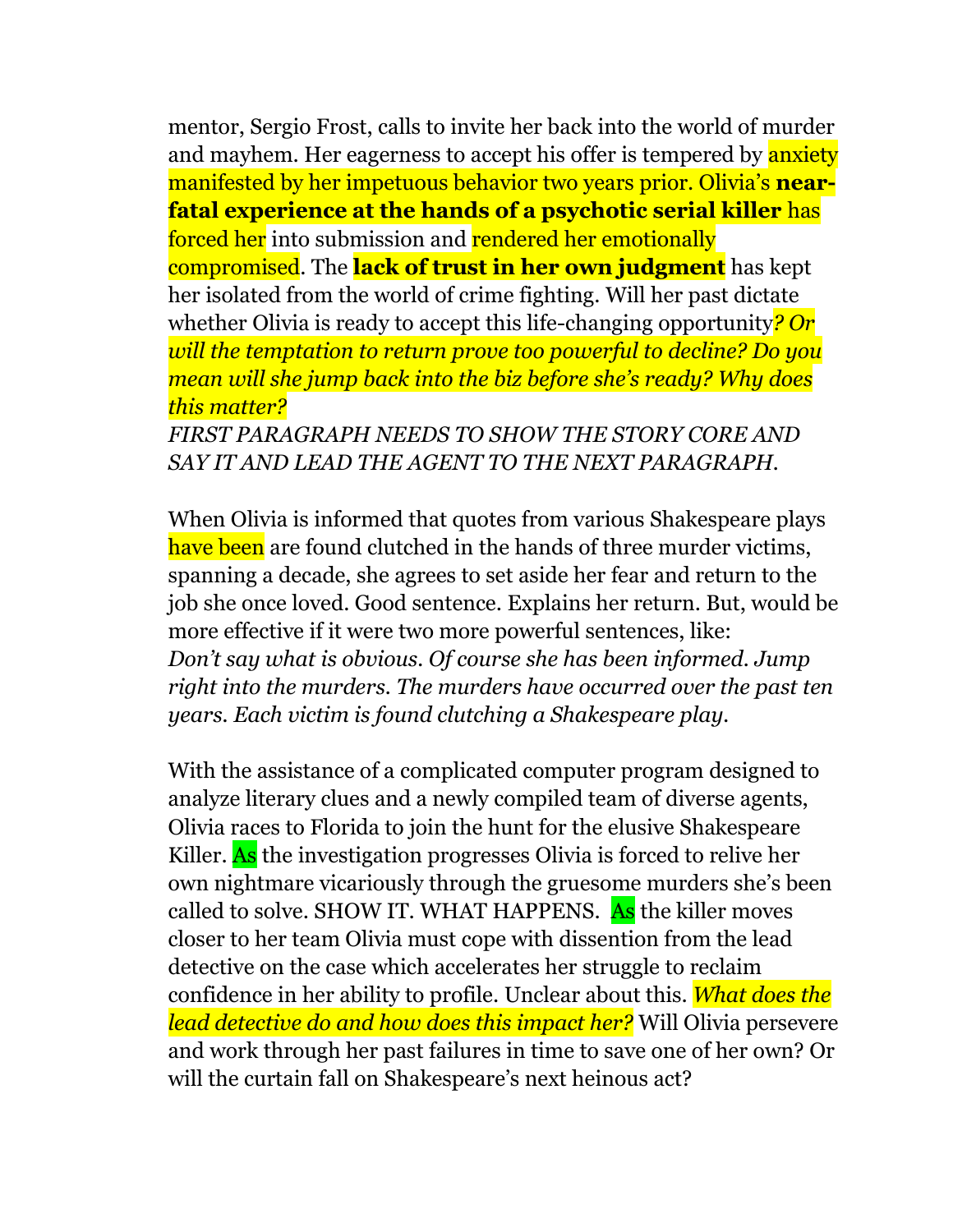*Who is "one of her own?" Is her team, or is she in danger? Need more tension here. Team leader is gruff, not supportive. She feels stifled, and not able to expand her own theories. Energy going to fight with him.* 

*What happens where she reawakens old wounds? Show instead of tell. Nightmares, sweating, sleepless nights?*

*Question about story. What makes this investigation so pressured? A ten-year span and only three murders isn't threatening. Or were there more? Is one of her team next on the hit list? Or is she? IS THE ISSUE THAT THERE WILL BE ANOTHER ONE TO MAKE IT A DUO.* 

*You have the core here, but suggest you redefine it to add tension. Time element. Why is it so tight?* 

*What is your subject line (for your email to agents?) up to 10 words that capture attention and ensure your query is opened.*

HISTORY REPEATS ITSELF. To be or to be repeated. To be or be dead. To be dead or not to be. To be murdered or not to be.

The Shakespeare Murders is a \_\_\_\_\_\_\_ word crime thriller/mystery. My background is in scientific research. I've co-authored several peerreviewed articles however this is my first attempt at writing fiction. *Never say this. Let your story be so fascinating it doesn't matter if this is your first or your 15th. I'm attending* plan to attend the 2017 "Killer Nashville Conference" and enter this work in the competition for the 2017 Claymore award. I am also an active member of a writer's critique group. Thank you for your consideration

Tammy Desjarlais

PANIC ATTACK TO OPEN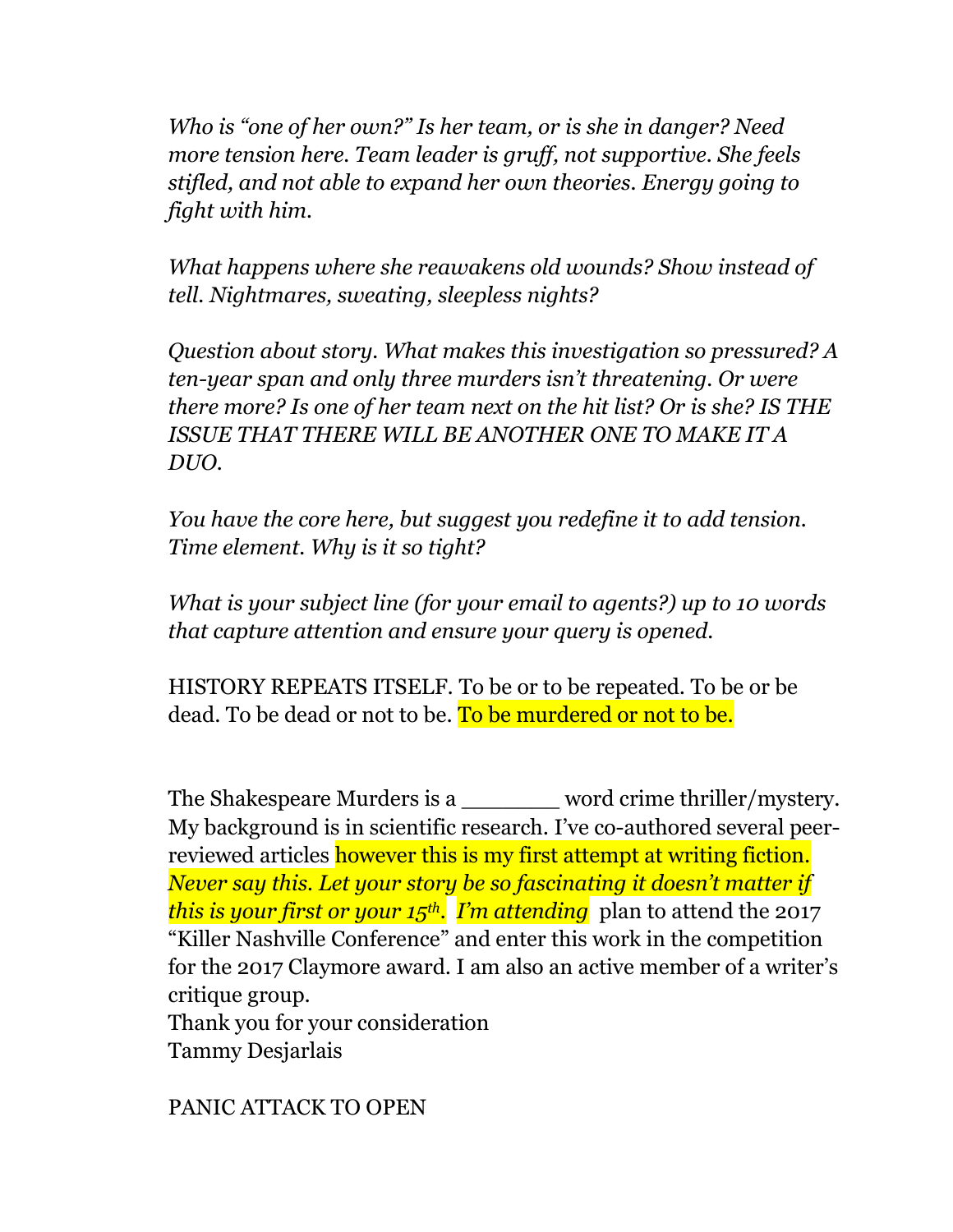## Subject line: DOUBLE DOUBLE TOIL AND TROUBLE

#### From Janet –query tweaks and first paragraph

SUBJECT LINE: Glass Promises (289 words)

The pressures of single motherhood are multiplied for Professor Grace Stone when her four year-old daughter, Lily, demands she "find her a daddy." Despite a looming fear of rejection, Grace begins to date. She meets Beau, another victim of a cheating spouse, but is reluctant to pursue a relationship with him. Is the possibility of love worth the cutting pain of glass promises?

Grace knows this heartbreak too well. She is an orphan and the offspring of an illicit affair. Weeks after Lily's birth, her husband and his mistress are killed. But Grace's strong attraction to Beau pushes her into his passionate embrace. At a ritzy charity event, Grace's uncanny resemblance to her dead mother causes a brawl. The humiliating incident leads to her deceased father's living relatives. Complications arise when she is not welcomed into the family by one member and sleeping with another. Despite Beau being only her cousin by marriage, the connection adds a new wrinkle to their already tenuous relationship. But it is Lily who suffers when Grace is labeled a bastard. The little girl is terrorized by another child in an effort to drive them from the family. Beau is then forced to choose between Grace and his hostile sister. Determined to win him back, Grace seeks a pathway into his love-scarred heart. Will her campaign succeed or will she and Lily be forced to soldier on as a lonely family of two?

This 67,000 word completed romance, titled GLASS PROMISES, won third place in the 2016 Royal Palm Literary Award competition. I am a member of the Florida Writers Association, Romance Writers of America, Florida Romance Writers, Coral Springs Writers Group, and an assistant chairperson for the annual Coral Springs Literary Festival.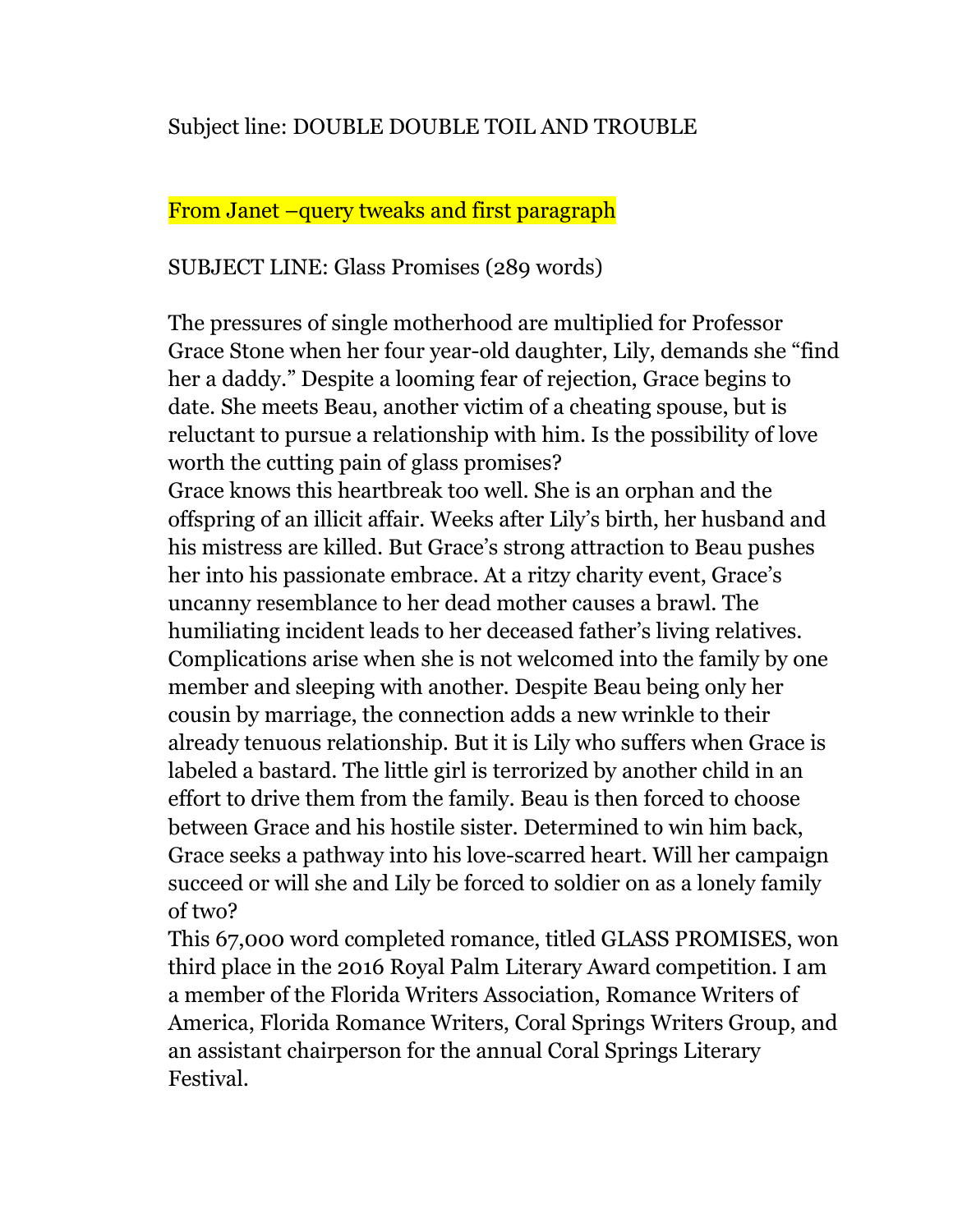## Nitpicking comments:

The pressures of single motherhood are multiplied for Professor Grace Stone when her four year-old daughter, Lily, demands she "find her a daddy." Despite a *looming/ongoing/persistent* fear of rejection, Grace begins to date. She meets Beau, another victim of a cheating spouse, but is reluctant to pursue a relationship with him. Is the possibility of love worth the cutting pain of glass promises? (Nice!)

Grace knows this heartbreak too well, as an orphan and the offspring of an illicit affair. Weeks after Lily's birth, her husband and his mistress are killed. But Grace's strong attraction to Beau pushes her into his passionate embrace. At a ritzy charity event, Grace's uncanny resemblance to her dead mother causes a brawl. The humiliating incident *leads/introduces her to* her deceased father's living relatives.

**Suggestion:** Revise this section so it flows better and is easier to read and comprehend. Complications arise when she is not welcomed into the family by one member and sleeping with another. *Awkward. Revise the sentence structure.* Despite Beau being only her cousin by marriage, the connection adds a new wrinkle to their already tenuous relationship.

For example: Believing her days of longing for a family are finally over, Grace is horrified to discover that her lover, Beau, is her step cousin. His sister protests their relationship and is unwilling to welcome Grace (the bastard) and child into the family.

But it is Lily who suffers when Grace is labeled a bastard. *(why? Have to explain this if you say it. ) ITS LILLY WHO SUFFERS WHEN SHE IS TERRORIZED BY HER NEWLY DISCOVERED COUSIN.* The little *girl/she* is terrorized by another child in an effort to drive them from the family. *Make this make better sense. This is still awkward*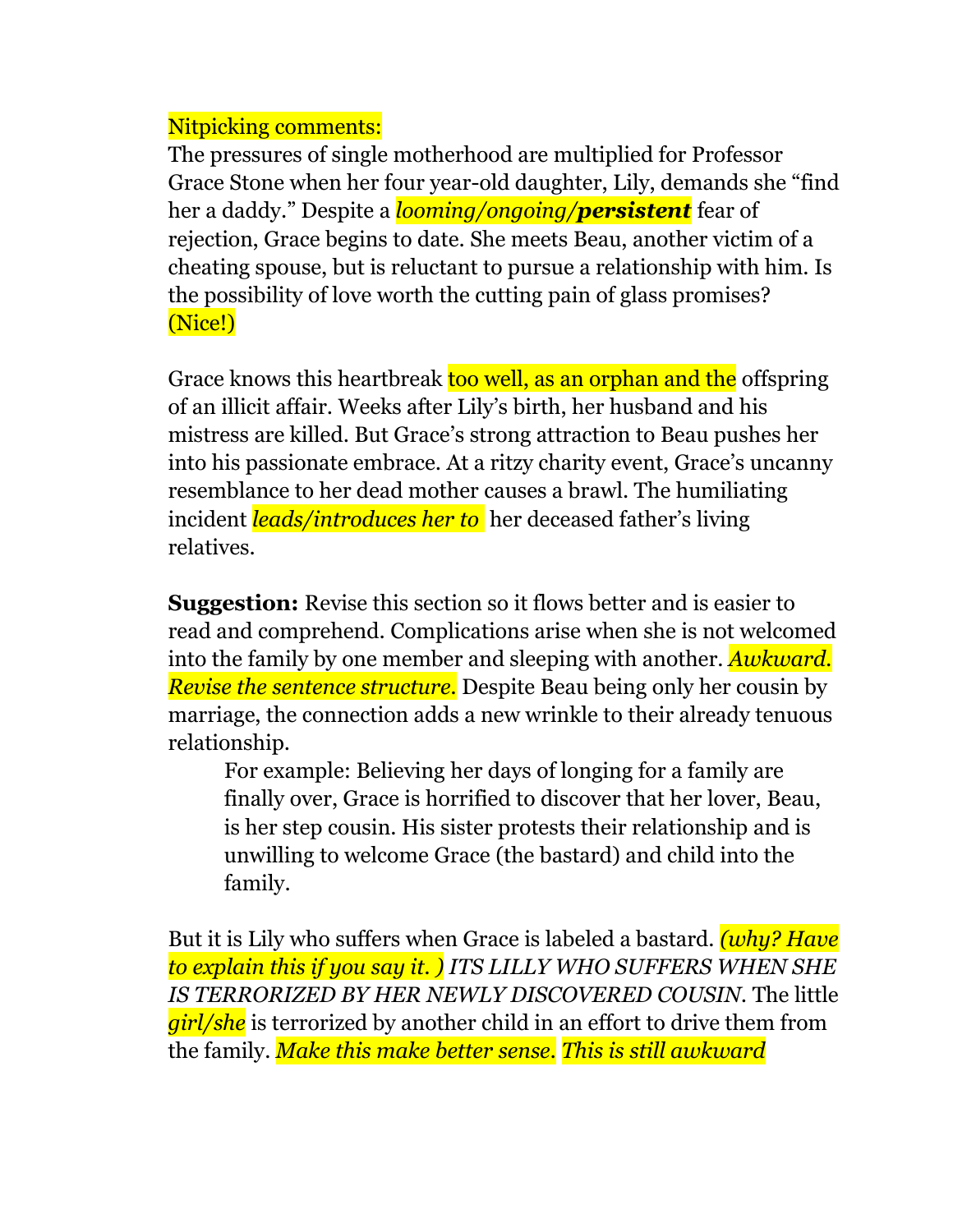Beau is then forced to choose between Grace and his hostile sister. FAMILY PRESSURES PULL BEAU AWAY FROM GRACE AND BUT IS DETERMINED TO SECURE/SEEK A WAY/SEARCH FOR A WAY INTO HIS OR A PLACE IN HIS LOVE-SCARRED HEART. THIS WORKS!!! OR lock away a place into his lover-scarred heart.

No longer valid. Determined to win him back *(where did he go?)* , Grace seeks a pathway into his love-scarred heart. *Revise this sentence so it makes sense.*

Will her EFFORTS (campaign) succeed or will she and Lily be forced to soldier on as a lonely family of two? Poignant. *Nice ending. The reader will care and be curious as to what she does, which you explain in your synopsis.*

*My /This* 67,000 word completed romance, titled GLASS PROMISES, won third place in the 2016 Royal Palm Literary Award competition. I am a member of the Florida Writers Association, Romance Writers of America, Florida Romance Writers, Coral Springs Writers Group, and an assistant chairperson for the annual Coral Springs Literary Festival.

Chapter 1 (416 words)

"Whoa, Dr. B!" A male student *ran/raced* into the English department just as Grace headed to the exit. "Your Beemer's been beamed."

"What are you talking about?"

He panted and pointed outside. "You gotta check it out."

Grace hustled past him and swatted open the double doors. Campus security cruisers blocked the street. A fire truck rumbled in the faculty parking lot.

Then she saw it.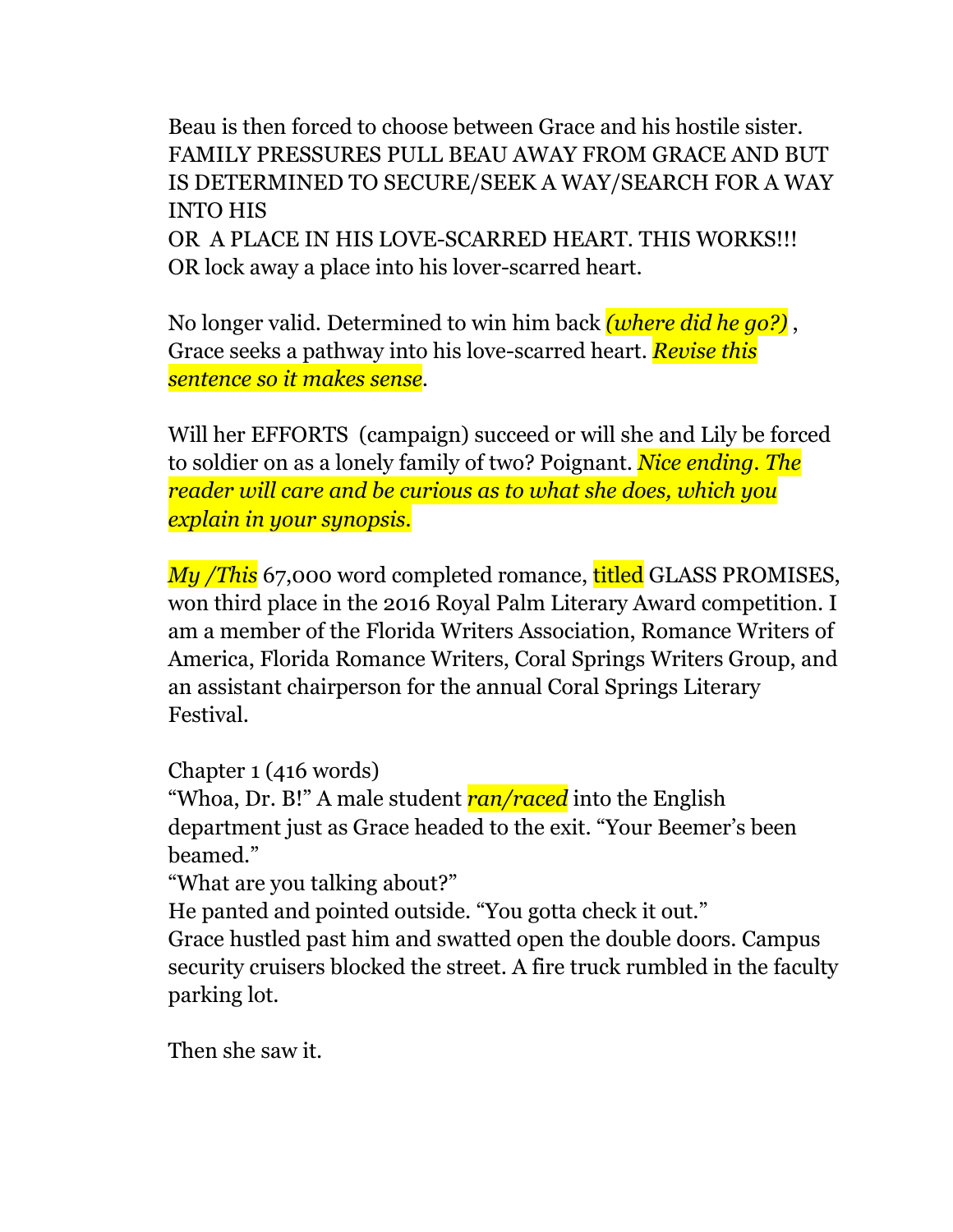The obelisk of an I-beam rose into the air. A chain attached one end to the long arm of a tower crane. A second, shorter chain dangled in the wind. The girder had pierced the middle of her BMW and folded it upward like a taco. Her dead husband's babe-mobile was impaled with the biggest phallic weapon of destruction she'd ever seen.

Grace choked down a snort of hysteria as she skirted milling spectators and headed to the curb. A fireman who sprayed a chemical around the car shouted and backed away as the girder swayed in a gust of wind. From a cluster of hard-hatted workers one man sprang forward and climbed into the crane's cab with nimble grace. He lowered the beam toward the upturned front bumper. Metal screeched as the BMW collapsed under the weight.

Another worker in a *Charvet Crane/not important to give his company name. Confuses the reading.* hard hat intercepted Grace when she crossed the street. "You have to stay back, Miss." With his hand on her elbow, he turned her around. "Do you know the name of the professor who owns the BMW?"

"Black-Stone."

"Is he in there?" He nodded to the building ahead of them.

"I'm Dr. Black-Stone."

His eyes widened. Without a word, he spun and propelled her back toward the scene of the accident.

Meanwhile, the quick-thinking hero descended the crane's cab. With long strides toward the men, he shouted, "Where the hell is Joe? *He should have been watching that beam. This is unnecessary."*

*A worker yelled back not necessary.* "He's getting the professor who owns the BMW."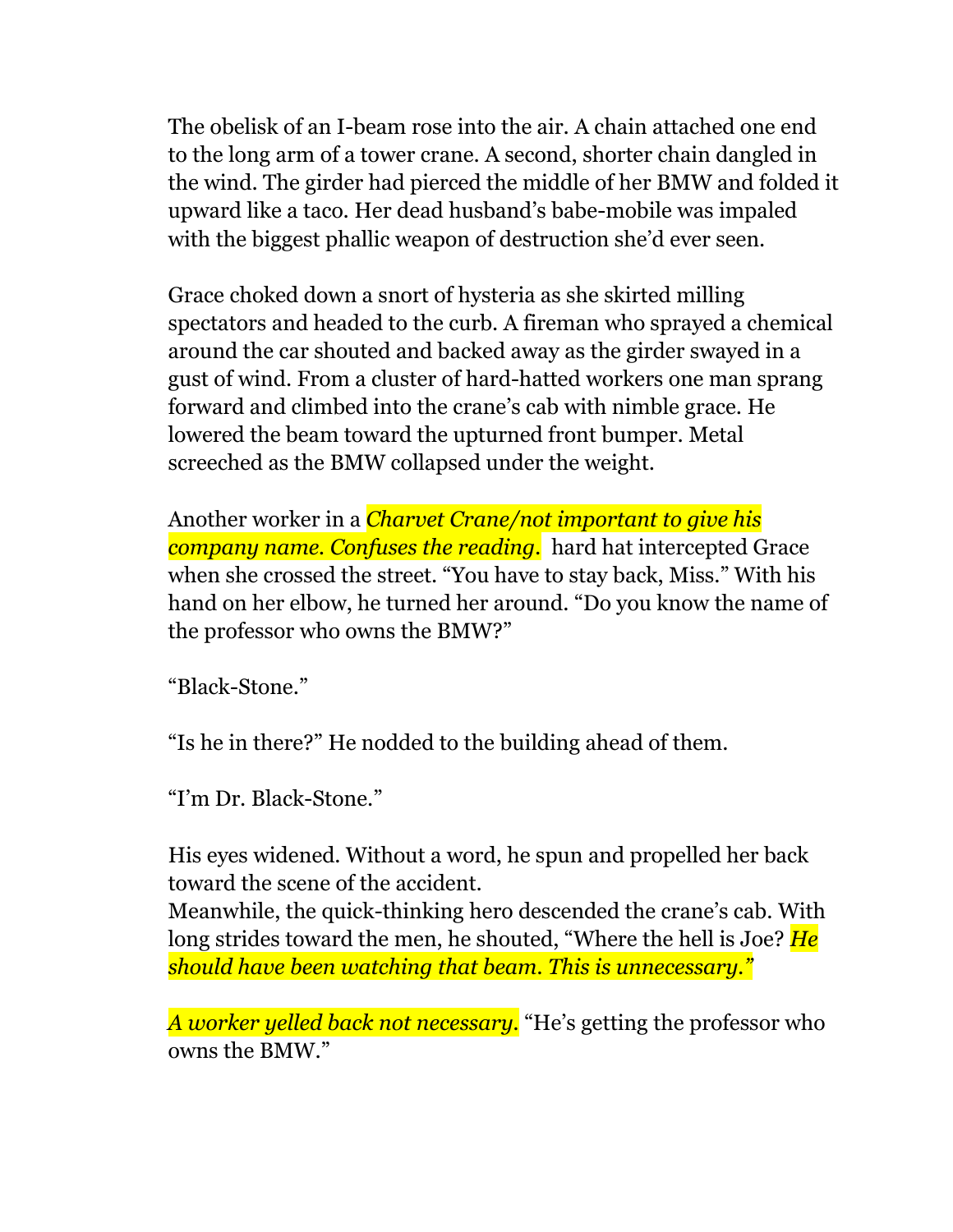"Goddamn it!" The man joined the other hard hats "Why couldn't the four-eyed, pencil-necked nerd have a Kia or Escort? This is a fucking disaster."

"Uh, Boss." Joe halted with Grace behind the group. "This is Dr. Black-Stone."

The boss spun around and cocked his head. He stood over six feet tall, tanned, and muscled. Thick dark brows arched above golden eyes. Cropped brown hair furred his head and stubble darkened his cheeks and chin.

He frowned as he peered at her. "Gigi?"

She forced a smile at her tenth rejected speed date. "Hello, Beau." GREAT ENDING!

From Doree in re first and second query paragraphs.

Story Core: His Life, his way. Who: Levi Yokum What does he want? He wants to maintain his status quo. Why does he want it? He feels it's his only way to survive. What stands in his way? His mother's choice. The Or Else: Failure will end in Suicide Core: Self Preservation

When seventeen-year-old Levi Yokum learns that his mother is dying, his world goes from status quo to dust. He's an only child of a single parent and believes that he can't survive without her, yet she's convinced death is her best option. A septic spore of confusion, denial and blame oozes out from the once gentle son and he declares a war of irrepressible indifferences between them. As she fades, Levi lashes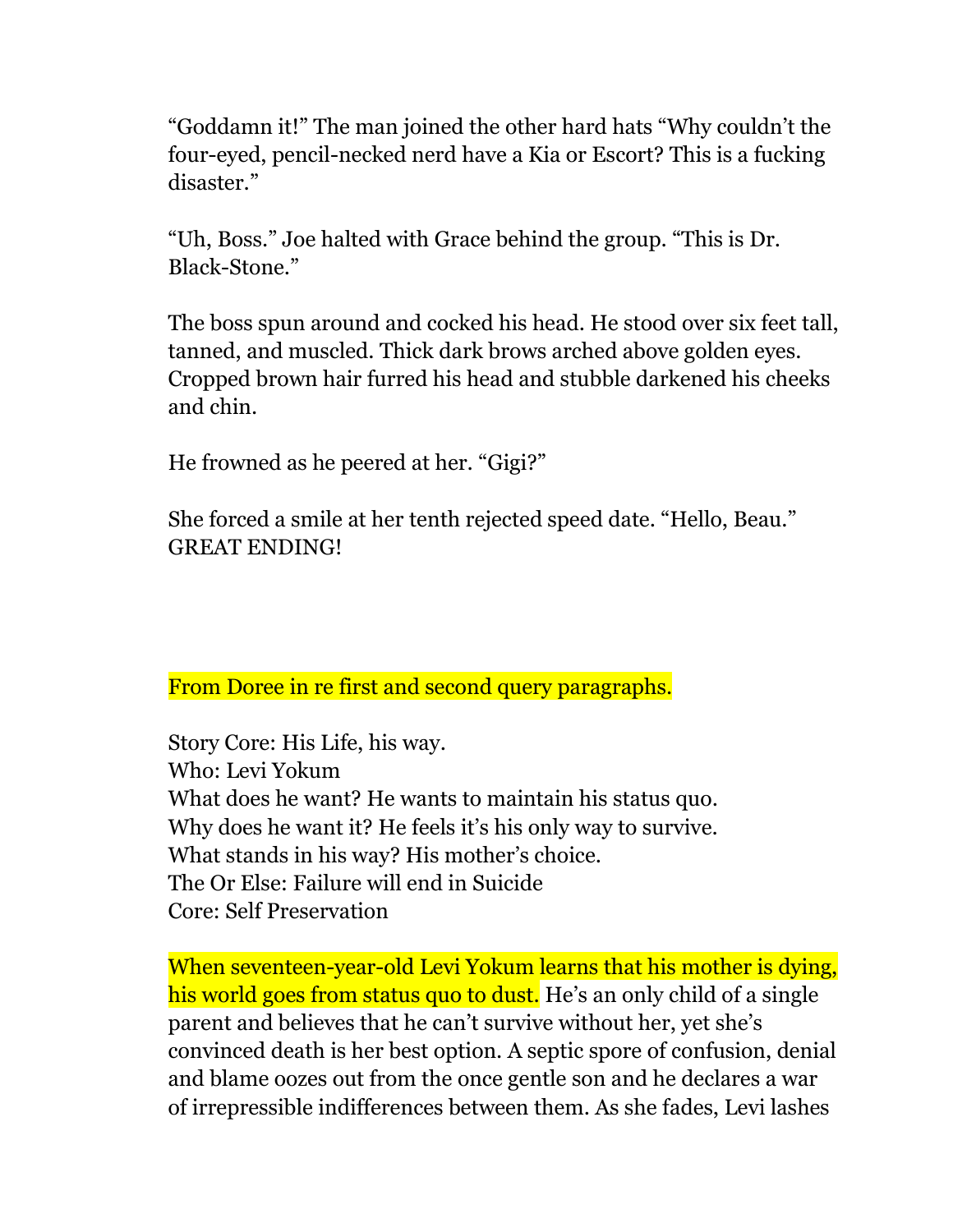out against her, his friends and all those he's placed, now as enemies, outside the wall he's built around himself. He finds a bottle of freedom from pain and loneliness and pockets them. Will his bottle of pills unburden him, while leading him toward a catastrophic decision?

Levi Yokum and his mother are mapping out college campuses to visit during the summer. With everything lined up, Levi is concerned when his mother explains that, due to Lung cancer, she'll be unable to travel. Levi considers it a detour. His mother's been through cancer and survived. When she announces that death is preferable, it triggers an avalanche of drastic changes in Levi. Their relationship takes on a rollercoaster ride of exchanges. A few gentle words of wisdom, several shouted fits of anger, but more then most end with the slamming of a door. After her death, he's hurled into a solitary world, terrified, and relying on his adolescent mind. With alcohol and drugs so easily available, no questions asked, will suicide be his own self preservation and land him in a box beside his mother?

Completed at words, "One Eighty" will appeal to readers of "Fault in our Stars" and "Thirteen." My background includes three years as a reporter for the Salt Lake Valley Journal. For seven years, I've been an active member (and past vice president and president) of the Utah RWA (Romance Writers of America) and participate in Society of Childrens Books Writers and Illistrators, the Utah League of Writers and Absolutely Writers as well as two critique groups.

Thank you for your time and consideration.

Doree Anderson

#### **Comments:**

As written, there is very little difference between your first and second paragraph. The first does not fulfill the need to present your story core to motivate the agent to keep on reading.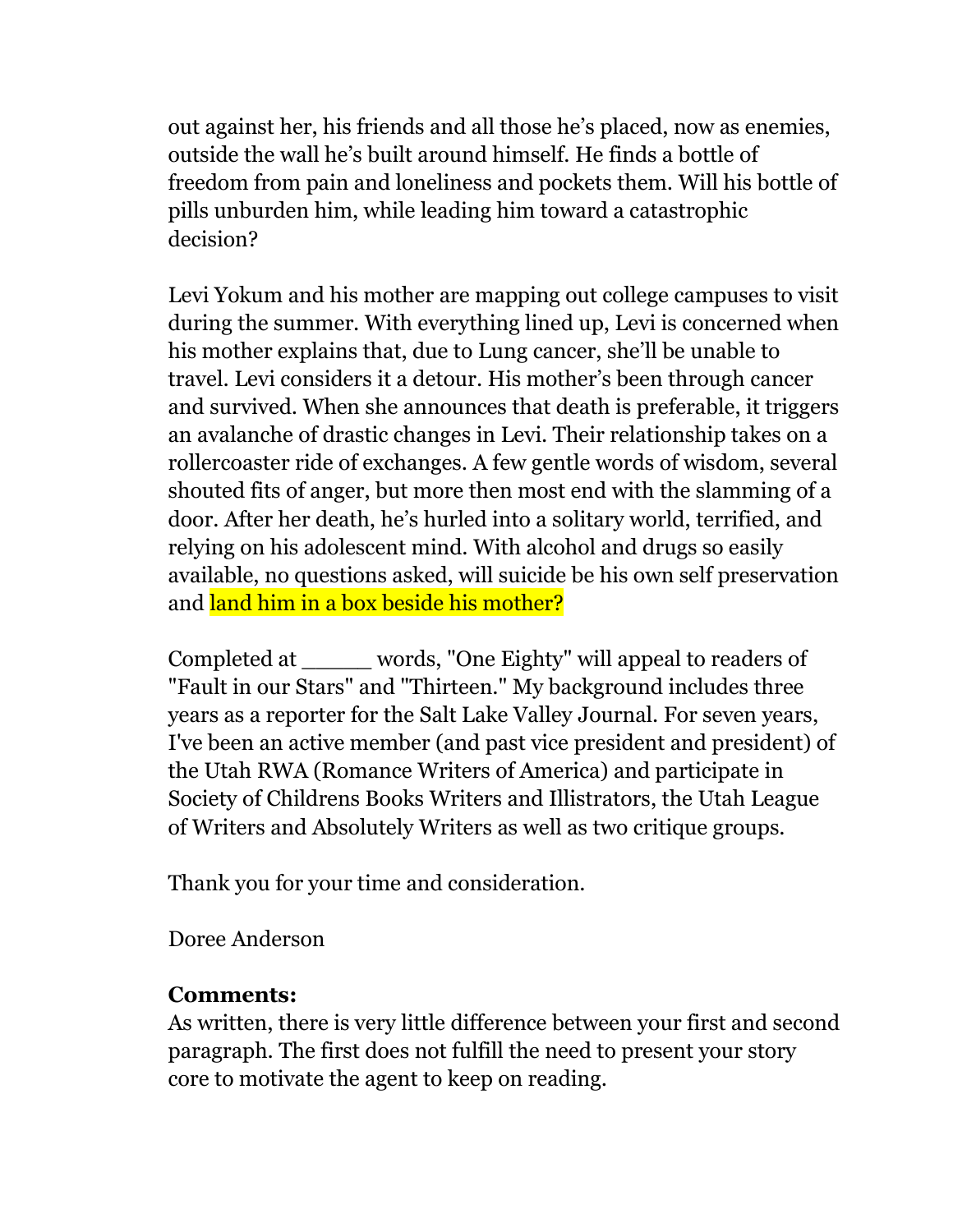## *Story Core: His Life, his way. Drop this as a part of your story core.*

The story core is the sum total of five questions. Period. It's who, what, why, why not, and the terrible or else. That's it!

**Who**: Levi Yokum **What** does he want? He wants to maintain his college-bound status quo. **Why**? Assure a happy future. **What** stands in his way? Impending death of his mother.

**The terrible or else:** Suicide

## *Core: Self Preservation Drop this, not part of the listing for your story core.*

Doree wrote:

When seventeen-year-old Levi Yokum learns that his mother is dying, his world goes from status quo to dust. He's an only child of a single parent and believes that he can't survive without her, yet she's convinced death is her best option. A septic spore of confusion, denial and blame oozes out from the once gentle son and he declares a war of irrepressible indifferences between them. As she fades, Levi lashes out against her, his friends and all those he's placed, now as enemies, outside the wall he's built around himself. He finds a bottle of freedom from pain and loneliness and pockets them. Will his bottle of pills unburden him, while leading him toward a catastrophic decision?

Suggest you revise your first paragraph so it's crystal clear about the core of this story. Three crisp sentences.

EXAMPLE: High school student, Levi Yokum applies for a football scholarship as he maps out his future: college, graduate degree,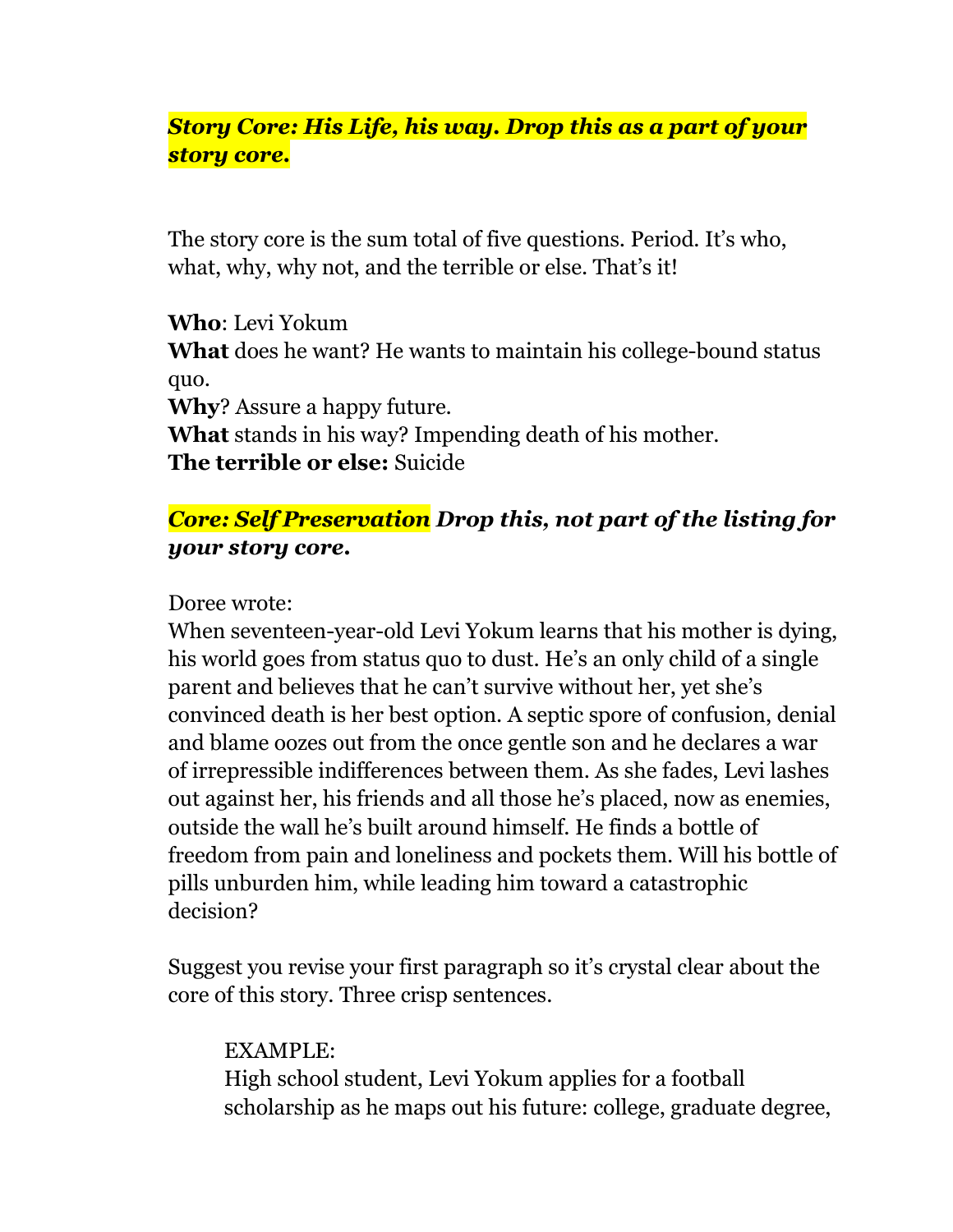marriage, family, and grandchildren for his mom (a single parent). Neat, tidy, and stable. He's unprepared for the news of his mother's inoperable cancer which shatters his picture of "happily ever after."

Doree: write this is your own style. Keep it short and tight. Then use your second paragraph to set up the situation. Near the end of this paragraph, show/tell about his attraction of the escape offered by opiods. Keep the sentence about landing in a box beside his mother. That is powerful!

Levi Yokum and his mother are mapping out college campuses to visit during the summer. With everything lined up, Levi is concerned when his mother explains that, due to Lung cancer, she'll be unable to travel. Levi considers it a detour. His mother's been through cancer and survived. When she announces that death is preferable, it triggers an avalanche of drastic changes in Levi. Their relationship takes on a rollercoaster ride of exchanges. A few gentle words of wisdom, several shouted fits of anger, but more then most end with the slamming of a door. After her death, he's hurled into a solitary world, terrified, and relying on his adolescent mind. With alcohol and drugs so easily available, no questions asked, will suicide be his PATH TO INNER PEACE/FEELINGS OF SAFETY/BEING IN CONTROL/HAPPINESS OR WILL BE SUICIDE BE HIS DRUG OF CHOICE AND LAND HIM . . . own self-preservation THIS MAY BE UNCLEAR and land him in a box beside his mother?

NOTE: Make it clear that he wants the same peace of mind and surety he experienced when he was college bound with a neat and tidy future laid out before him. He was happy. No problems. No boulders in his path. Then his world fell apart.

KEY WORD IS SIMPLICITY. FOR FIRST PARAGRAPH! EXPAND THE STORY IN YOUR SECOND.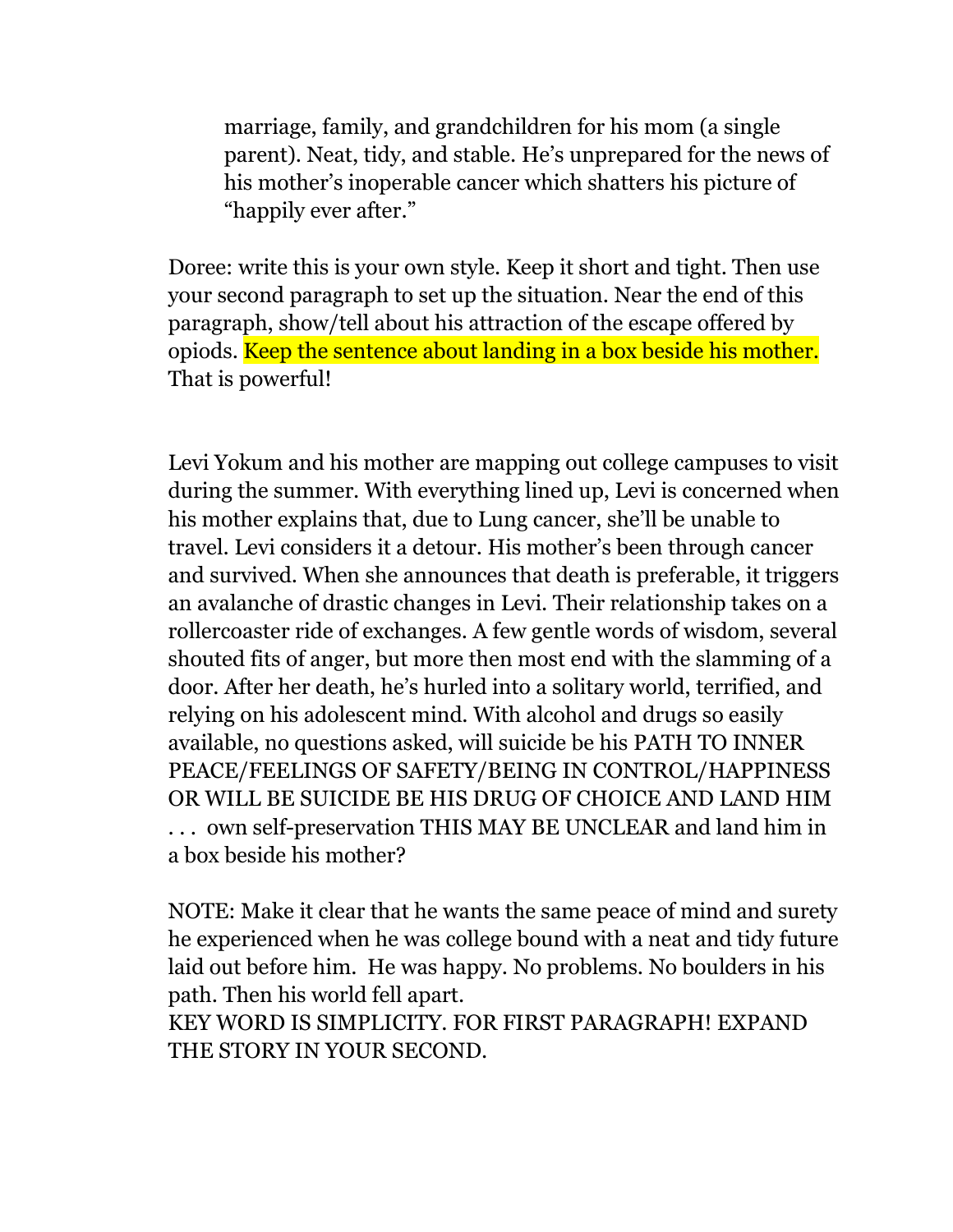Completed at \_\_\_\_\_ words, "One Eighty" will appeal to readers of "Fault in our Stars" and "Thirteen." My background includes three years as a reporter for the Salt Lake Valley Journal. For seven years, I've been an active member (and past vice president and president) of the Utah RWA (Romance Writers of America) and participate in Society of Childrens Books Writers and Illistrators, the Utah League of Writers and Absolutely Writers as well as two critique groups. Thank you for your time and consideration. Doree Anderson

Next week: Linda, bring us up to date on your agent research.

Doree, Redefine story core. Revise first and second paragraph.

Janet, tweak to clarify in your query.

Vicki, tweak to **finish** your query.

Tammy, revision two: Clarify by showing more and telling list.

# And to our audience~

Thank you for being with us. If you'd like to become an active member of this weekly class/webinar, please join us. Become a member of Agent/Query Submission Central and benefit from weekly evaluations of your work, no matter whether it's the query, synopsis, first pages, or your agent guest. You'll also enjoy access to our "members' only" Facebook page.

A plus to membership is the on-demand availability of both the class transcript and video to keep you moving and writing and submitting your work for evaluation.